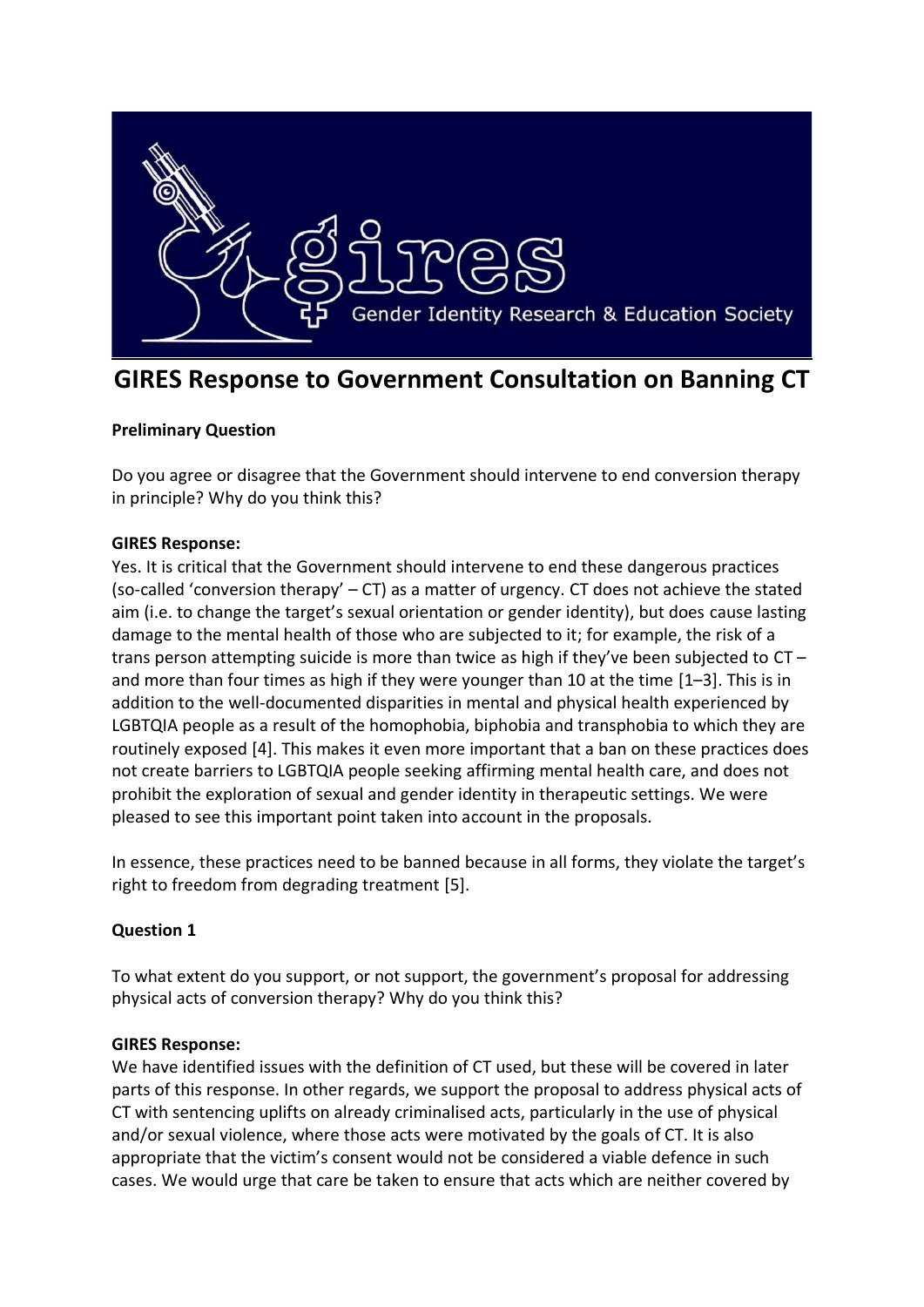existing prohibitions on violence, nor solely speech, are not overlooked. Acts which may or may not be criminal, but which could constitute CT, and which do not require talking, include attempts to remove someone's access to information or materials they require due to (or in order to be able freely to express) their sexual orientation or gender identity. For the case of gender identity, acting to remove a person's access to medication prescribed as part of a medical transition, or certain items of clothing, for example, whether through deception, theft or other means. For the case of sexual orientation, this might include condoms, prophylactic medications (PrEP, contraceptives). Another example preventing someone from accessing community spaces, removing contact with friends who share the characteristic being targeted for CT, or blocking access to information about community spaces, events, specialist services, etc.

# **Question 2**

The Government considers that delivering talking therapy with the intention of changing a person's sexual orientation or changing them from being transgender or to being transgender either to someone who is under 18, or to someone who is 18 or over and who has not consented or lacks the capacity to do so should be considered a criminal offence. The consultation document describes proposals to introduce new criminal law that will capture this. How far do you agree or disagree with this?

# **GIRES Response:**

Somewhat Agree

# **Question 3**

How far do you agree or disagree with the penalties being proposed?

# **GIRES Response:**

Somewhat Agree

# **Question 4**

Do you think that these proposals miss anything? If yes, can you tell us what you think we have missed?

# **GIRES Response:**

We have identified a number of issues with the proposals, predominantly in areas where the proposals deviate from the recommendations of the Cooper Report [6]. Firstly, several issues arise if the definition of CT given in the proposals were to be used in the legislation. Whereas the proposals refer to attempts "to change a person's sexual orientation or to change them to or from being transgender", the definitions used elsewhere typically refer to an attempt "to change *or suppress* a person's sexual orientation or *gender identity*" [6–8]. The latter definition includes attempts to change expression/manifestation of the sexual orientation or gender identity (e.g. changing whether or with whom someone has sex), as well as forms of CT that target some transgender people but do not purport to make them cisgender. Secondly, we believe that informed consent is not meaningful in the context of degrading treatment such as CT [5], and that criminalising the *provision* of CT does not negate the right of a (consenting, despite being properly informed of the proven inefficacy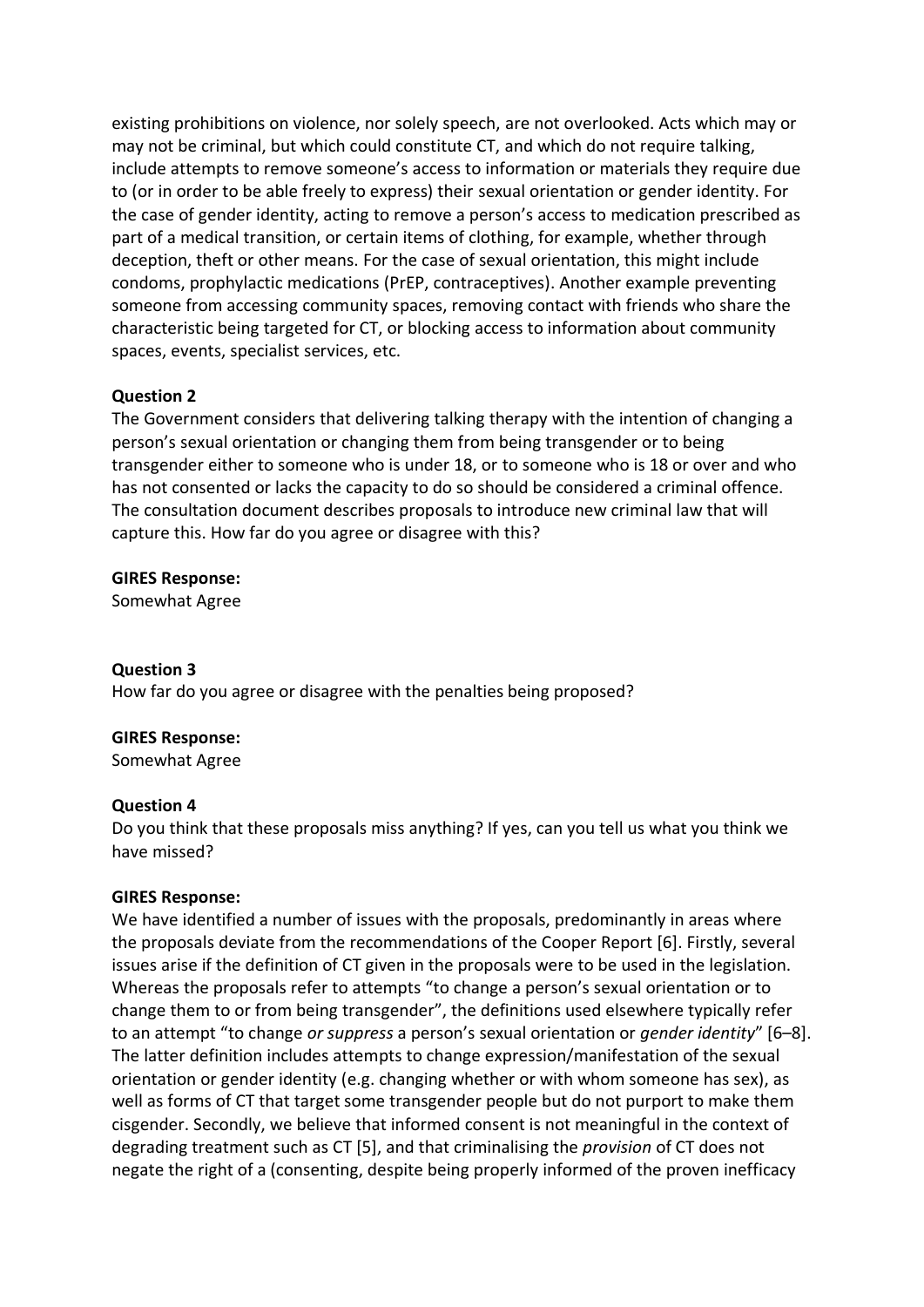and harm of CT) individual to seek CT, albeit does make them less likely to succeed in that search. Moreover, there is substantial evidence that many survivors of CT were misinformed by the perpetrator and consented on the basis of that misinformation [9]. Thirdly, the proposals seek to ban CT without recognising that both motive and mechanism of CT and the harm it does, are specifically driven by the view, sadly still prevalent in UK culture, that (some or all) LGBTQIA+ people, lives, relationships or identities, are inherently inferior to cisgender, heterosexual counterparts. By ignoring this asymmetry, the proposals run the risk of criminalising care providers affirming an LGBTQIA+ identity, so great care will need to be taken to ensure clarity. We will address each of these issues in turn, below.

# **Defining CT**

The definition of CT in the proposal is, in our view, inadequate, while a more typical definition would be 'practices that seek to change *or suppress* a person's sexual orientation or *gender identity*'. This more typical language enables all forms of CT to be covered by the ban, including CT perpetrated against non-binary people, intersex people, bisexuals and asexuals, which it is not clear the proposed language would, since CT against (e.g.) a bisexual person needn't seek to change their orientation, merely suppress expression of their attraction to a particular gender. The proposals note:

'The government has heard from victims that in recent years many of those who would previously attempt to change a person's LGBT identity have conceded that this is not possible. Instead, they may liken feelings of same-sex attraction or being transgender to a defect, deficiency, or addiction and may conduct conversion therapy in an attempt to remedy or control this. The government considers that in certain instances this would amount to conversion therapy and our approach will target such practices.'

However, it is not clear from the proposals how the government's proposed approach would be able target these practices, given the unusual language used in defining CT. We therefore urge the government to instead use the more standard language above; by including 'suppress,' this language prevents perpetrators from claiming they did not commit an offense because they are aware of the abundant evidence that sexual orientation and gender identity cannot be changed and therefore could not have been attempting to do so. It also means bisexual people, whose sexual orientation would be 'suppressed' rather than changed by CT, would be effectively included. Likewise, since we all have a gender identity, ambiguity about whether the gender identity a perpetrator attempts to suppress or change is a 'transgender' one, would be negated, meaning non-binary people would be effectively included. This language could also allow for the possibility that gender non-conforming cisgender people, including children, who may be subject to attempts to suppress (non-conforming) expression of their gender identity, could also be protected by the ban.

The government may wish to consider definitions of CT used by others. For example, the very recent ban in Canada defines CT as:

"…including any practice, treatment or service that is 'designed to change a person's sexual orientation to heterosexual**,** to change a person's gender identity or gender expression to cisgender or to repress or reduce non-heterosexual attraction or sexual behaviour or non-cisgender gender expression.' This provision adds, 'for greater certainty,' that practices, treatments or services that relate 'to the exploration and development of an integrated personal identity without favouring any particular sexual orientation, gender identity or gender expression' are not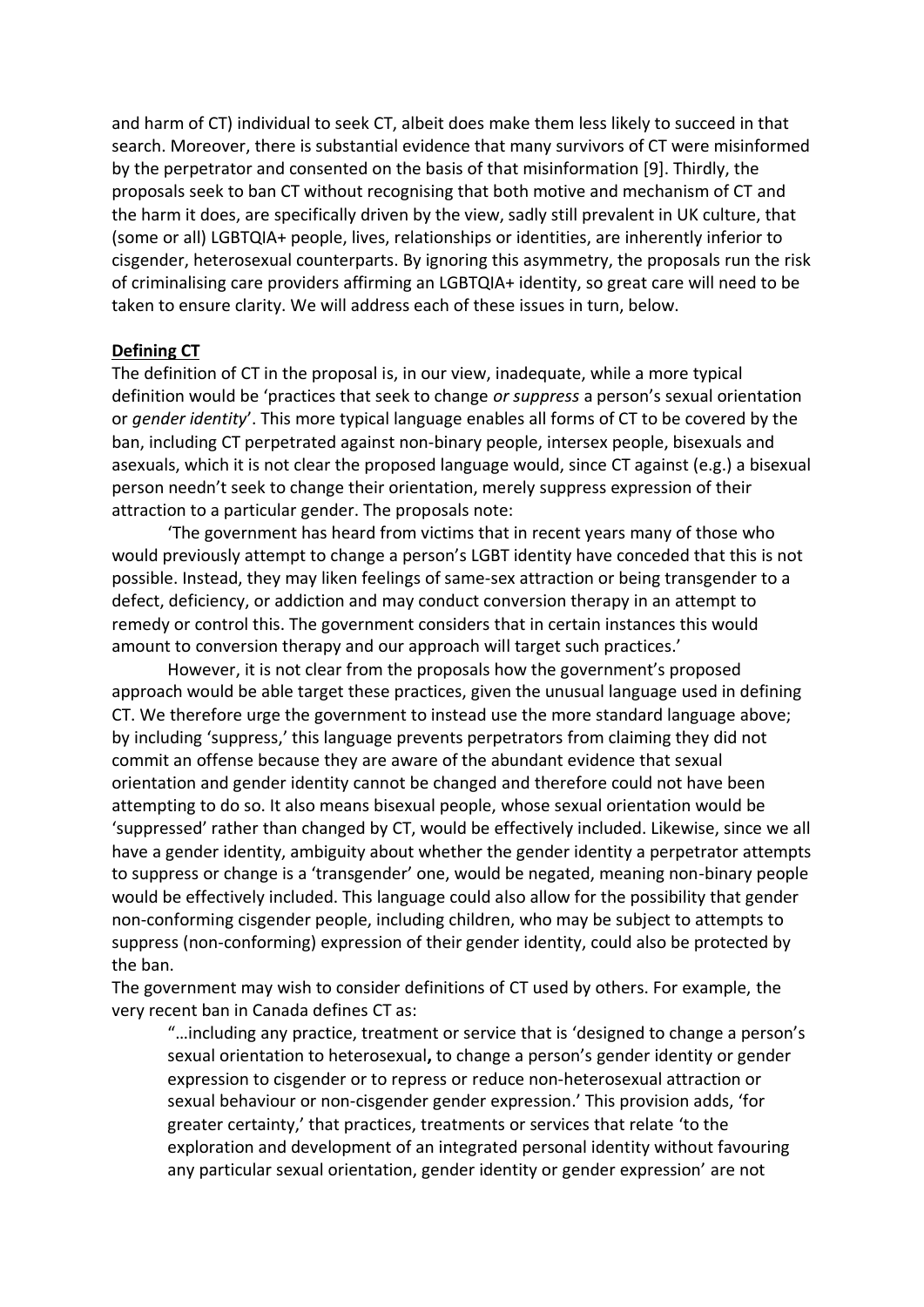included in the definition" [Taken from; (7), including original quotations of the legislation. Original emphasis removed.]

Another example can be found in the Memorandum of Understanding (MoU) on Conversion Therapy in The UK [8], which was signed by numerous UK professional bodies and centres of expertise, including the British Psychological Society, the Royal Colleges of Psychiatry and General Practitioners, NHS England, NHS Scotland and the Association of Christian Counsellors:

"… 'conversion therapy' is an umbrella term for a therapeutic approach, or any model or individual viewpoint that demonstrates an assumption that any sexual orientation or gender identity is inherently preferable to any other, and which attempts to bring about a change of sexual orientation or gender identity, or seeks to suppress an individual's expression of sexual orientation or gender identity on that basis." [8]

We urge the government to ensure that the ban defined CT in a way that, like the examples above, is able to capture all forms of CT, including:

- Those that aim to suppress (i.e. prevent it from being expressed), rather than change, the sexual orientation or gender identity. For example, those that aim to alter the gender expression of gender-nonconforming individuals, a bisexual person's choice of sexual partner, or an asexual person's choice about whether to have sex.
- Those that aim to alter a transgender person's expressed gender identity, but which do not change whether that person is transgender, for example, attempting to change the gender identity of a nonbinary person (for the example, someone assigned male at birth), to be a female gender identity.

# **Informed Consent?**

The current proposals remain inadequate to effectively end CT due to the inclusion of a loophole for adults to give "informed consent". This inclusion is not necessary. Even if someone could consent to CT, criminalising provision does not criminalise seeking referral to a service. Furthermore, adequate protection of exploratory talking therapies – those that seek to explore issues related to sexual orientation and gender identity but do not actively intend to change or suppress the individual's (expression of) sexual orientation or gender identity – would mean that an individual who seeks CT could still obtain talking therapy in which to explore those issues. In the event that such exploratory therapy were to result in suppression or change of the sexual orientation or gender identity, this shouldn't be criminalised, provided at no stage was the therapy provided in a manner intended to produce that specific outcome. Therefore, the use of a precise definition of CT, in line with the recommendations of the Cooper Report [6], would negate the need for this loophole.

The perception that such a loophole is viable suggests inadequate attention to the power dynamics at play, which were elucidated by the Government-commissioned Coventry University report; 'Although most people who have conversion therapy appear to do so voluntarily, they also describe being led into conversion therapy by people in a position of authority in their religious institutions or families.' [9]. This report identified that survivors of CT undergone as adults typically gave consent, but that this was due to a combination of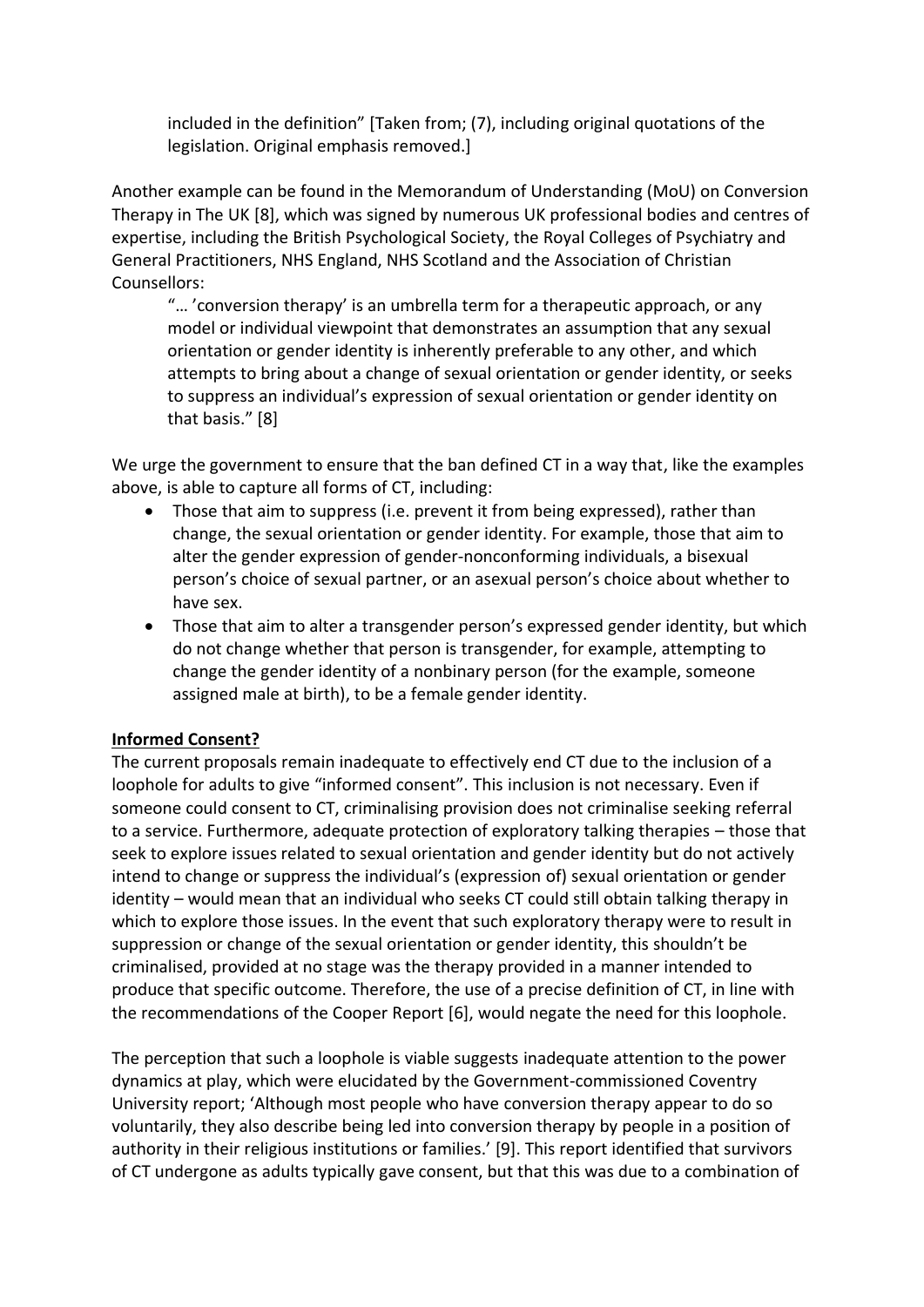external pressure, incomplete or false information, and the negative mental health effects of being LGBTQIA+ in an unaccepting environment.

This evidence suggests, in line with legal analysis of CT as degrading treatment, that free, informed consent to undergo CT is neither possible nor relevant to the legality of the practice under international human rights law [5]. By leaving the door open for over-18s to consent to CT, the legislation as proposed would introduce an insurmountable evidentiary burden for prosecutors to meet. One solution to this problem would be to explicitly place the burden of proof regarding consent to CT on the defendant. A better alternative would be to recognise from the evidence that it is not possible for an LGBTQIA person to give truly free, informed consent to CT, since no reasonable person would conclude, if fully informed, that undergoing CT was in their best interest. It may be helpful to consider how consent is handled elsewhere in UK law.

Under current UK law, consent is not a defence in cases of Actual Bodily Harm, for example, and in a case of truly free, informed consent to ABH the nature of the harm to which the individual consents is far less ambiguous. Moreover, there is no systemic sociocultural pressure that might mislead the individual to mistake ABH for healthcare – the same cannot be said of CT. This is why attending to the role of power is important here. If someone has been repeatedly told, perhaps directly from a pulpit, or more indirectly through media (including social media), for example, that there is something fundamentally 'wrong' with being LGBTQIA, since before they even knew that they themselves were LGBTQIA+, subsequent consent to CT is a product of that coercion. Therefore, if a defence of consent is permitted, and the burden of proof as to whether valid consent was given remains with the prosecutor/complainant, the legislation will fail to protect the large majority of adults at risk of becoming victims of CT.

Another demonstration of the importance of attending to the role of sociocultural power in how consent is negotiated and understood comes from gender-affirming care, which cannot in practice be accessed in the UK on an informed consent basis. Gender-affirming care is backed by substantial evidence of both efficacy and safety [10–13]. Meanwhile, the evidence shows that CT is both ineffective and harmful, and that meaningful informed consent is impossible, or at least very improbable, in the context of CT [2,3,5,9,14]. Therefore to insist that '…the freedom for an adult to enter such an arrangement [to undergo CT] should be protected,' gives the appearance that the government is readier to assume capacity to consent where the consenting party is seeking to conform to a cisgender, heterosexual 'norm', than where such compulsory conformity is antithetical to the individual's goals – even though the former group are consenting to be harmed, and the latter are consenting to evidence-based treatments with miniscule regret rates [15–17].

The suggestion to draw on existing legislation related to coercive control in drafting the proposed legislation may indeed be useful, not least because by its nature, CT is (attempted and/or actual) coercive control. Nevertheless, we would emphasise that the requirement to be "personally connected" to the victim would exclude cases involving 'professional' CT practitioners, but also authority figures outside the family/home, such as religious leaders, university lecturers or employers, and should therefore be dropped or significantly broadened for the purposes of the proposed CT ban.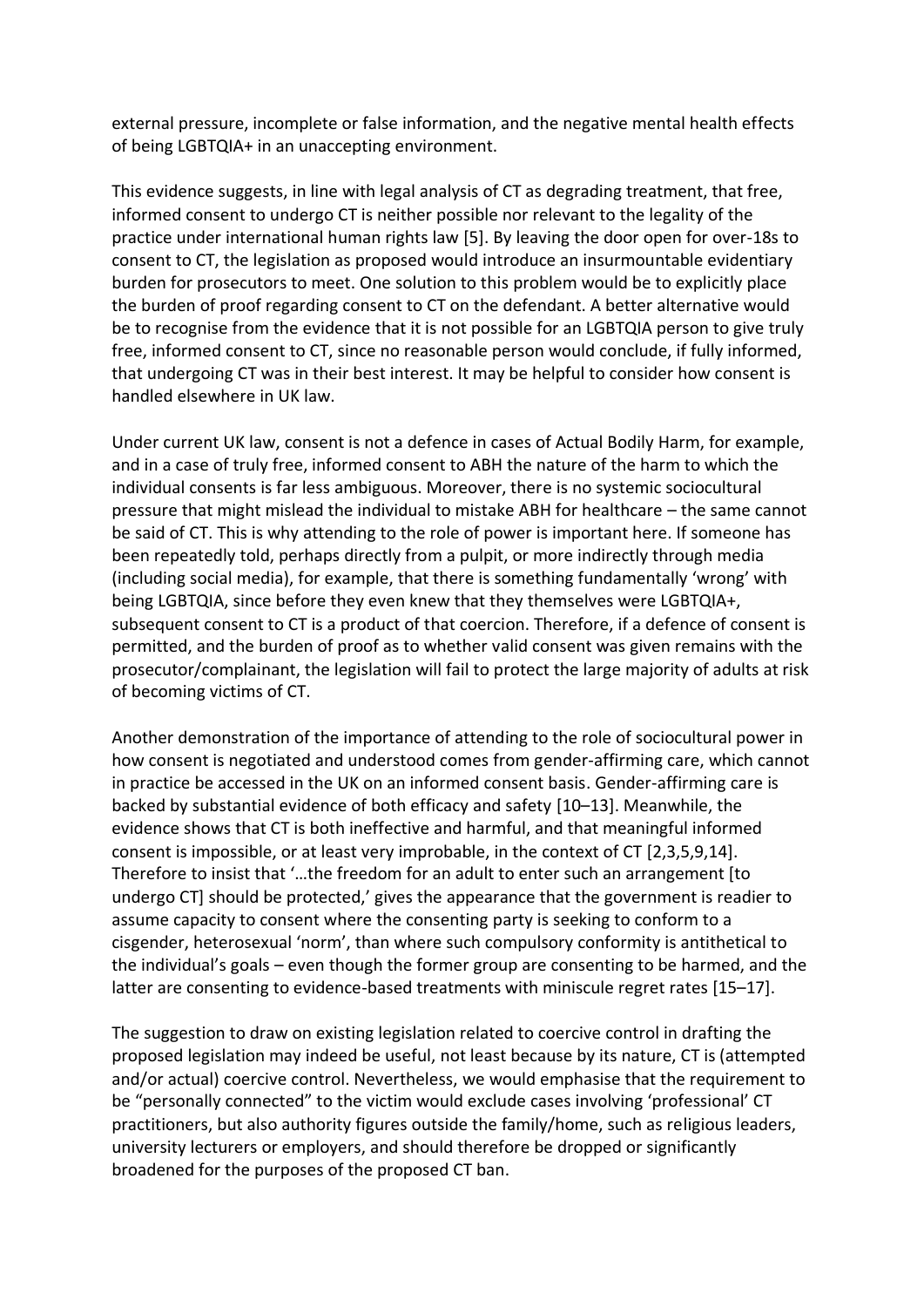# **(A)symmetry and Access to Affirming Care**

Legislating against attempts to render heterosexual, cisgender people LGBTQIA is both futile (an attempt to ban a practice that does not actually exist) and risks creating a legal instrument that could be abused by opponents of LGBTQIA rights to attack legitimate healthcare and support services for LGBTQIA people and those questioning their sexual orientation or gender identity. Gender transition often entails a change in the term describing ones sexual orientation, for example, a trans man may describe his sexual orientation as 'gay' after transition, but before his gender was known, his orientation would have been termed 'straight' on the false assumption that he was a woman. However, his orientation has not changed; he is still exclusively attracted to men. Nevertheless, opponents of transgender healthcare use the ambiguity introduced by this linguistic quirk to claim that transition amounts to CT, despite the greater prevalence of LGBQA+ identities in the transgender population [18]. Additionally, there is some evidence that sexual orientation can sometimes change when a person transitions, but this is an entirely unpredictable phenomenon, and tends to increase the proportion of the trans population who are LGBQA+, contrary to the goals of CT [19,20]. By treating CT as a symmetrical phenomenon, as the proposals appear to, it becomes more difficult to draw such clear distinctions between what does and does not constitute CT, and in so doing, risks criminalising care tailored to the needs of the LGBTQIA+ population, including transitional care and therapeutic interventions to address internalised stigma. As it stands, the proposed legislation may 'protect' cisgender people from the non-existent problem of being coerced to transition, better than it protects transgender people from the very real problem of coercive interventions aiming to suppress or change their gender.

Moreover, this asymmetry is also present in the proposals themselves:

"The government is determined to ensure that no person is put on a clinical pathway that is not right for them, and that young people are supported in exploring their identity without being encouraged towards one particular path."

We of course agree that young people should be supported in exploring their identity without being directed to a particular path. However, the vast majority of cases in which a young person presenting for gender identity related care "is put on a clinical pathway that is not right for them" are cases in which a young person is denied care; for example, an individual who, due to waiting lists and/or excessive hesitancy by clinicians, is unable to obtain puberty blockers, **will** undergo **irreversible** physical changes that will be traumatically incongruent with their identity [21]. In these instances, one could argue that the 'inappropriate clinical pathway' is so-called 'watchful waiting', but it might make more sense simply to recognise that inaction is not neutral in medicine, perhaps especially transgender medicine, and that the government should therefore seek to ensure instead that no person will be given gender-affirming treatment without being given adequate information and opportunities for exploration, **nor denied timely gender-affirming treatment** if and when they decide that they do not need to wait for further verbal exploration before commencing a treatment (capacity permitting) [22,23]. It may be worth noting that by prohibiting inappropriate delay or withholding of gender-affirming care, the fear of being denied care, which can motivate patients to withhold information or lie to clinicians, is ameliorated and patients will be more likely to openly raise any doubts they have about the pathway they are on. Therefore, if this is the appropriate legislative vehicle for improving regulation of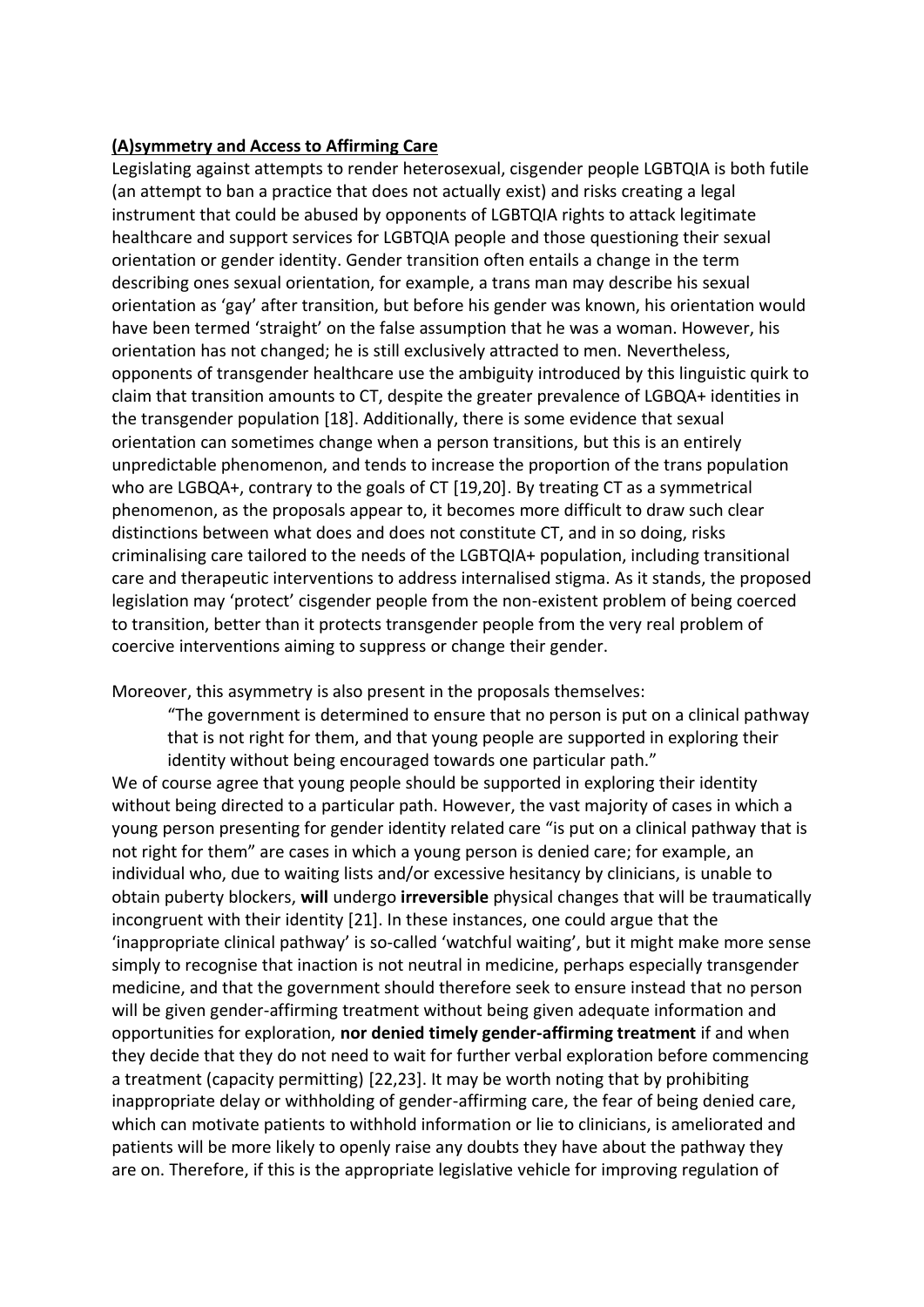transgender medical care (which we doubt), we would ask the government to take care not to treat provision as weightier than refusal in the context of medical treatment of transgender people. It may be helpful to consider a hypothetical. A general practitioner who refuses to refer a patient to an appropriate gender identity service, without a good reason, motivated instead by, e.g. their opinion that trans people should not medically transition. We contend that this should not be permitted, and *could*, depending on the language in the legislation, be covered by a ban on CT.

Relatedly, it is important explicitly to protect LGBTQIA community support organisations and both NHS and private gender-affirming care providers, including **encouraging** individuals to accept themselves as LGBTQIA+ (c.f. the quotation, in the preceding paragraph, of the government's proposals).

We will return to some of these issues, and the omission of a plan for tackling religious practices of CT, in our response to Question 4.

There are a number of specific omissions from the proposals we'd like to highlight. Firstly, it is crucial that legislation related to CT make it absolutely, unequivocally clear that genderaffirming treatments – including medical transition, talking therapies to address internalised transphobia, and community support organisations for trans people are in no way analogous to CT. While some may seek to disguise CT as affirming care, perhaps especially targeting people who are considering a second transition (sometimes called "detransition"), these instances can be captured by specifying that CT entails a predetermined goal to suppress or change the target's gender identity or sexual orientation, which will also protect gender-affirming services.

Furthermore, the language 'to or from being transgender' would fail to protect people from CT that seek to change one's gender identity but do not seek to change one's gender modality (trans and cis are examples of gender modalities [24]). For example, a nonbinary person may be subjected to CT with the goal of creating a binary gender identity, and as long as that binary identity is not the gender they were assigned at birth, the proposed legislation would not classify this as a conversion practice. For this reason, if the government is for some reason not able to adopt the usual definition in the eventual legislation, they will need to ensure the ban explicitly includes CT that seeks to alter the gender identity or expression of an individual without necessarily seeking to change them 'to or from being transgender'.

As discussed above, CT may often entail attempts to force an individual to behave in contradiction to their sexual orientation or gender identity, without necessarily seeking to change the orientation or gender identity itself, and it is for this reason that the standard definition includes the term 'suppress'. The inclusion of 'suppress' allows acts that may form part of a conversion practice and/or a means of coercing an individual to cooperate with a conversion practice – for example, attempting to block an individual's access to genderaffirming medical treatment, STD prophylaxis, or information about LGBTQIA+ people – to be understood in their proper context, for example, as evidence of intent and/or coercion. This suppression could also include attempts to force an individual to stay 'in the closet', or, in a religious context, to commit to 'celibacy'.

The current proposals thus risk framing some types of CT and adjacent acts of coercive control as 'protected speech', in which event the legislation would, while imposing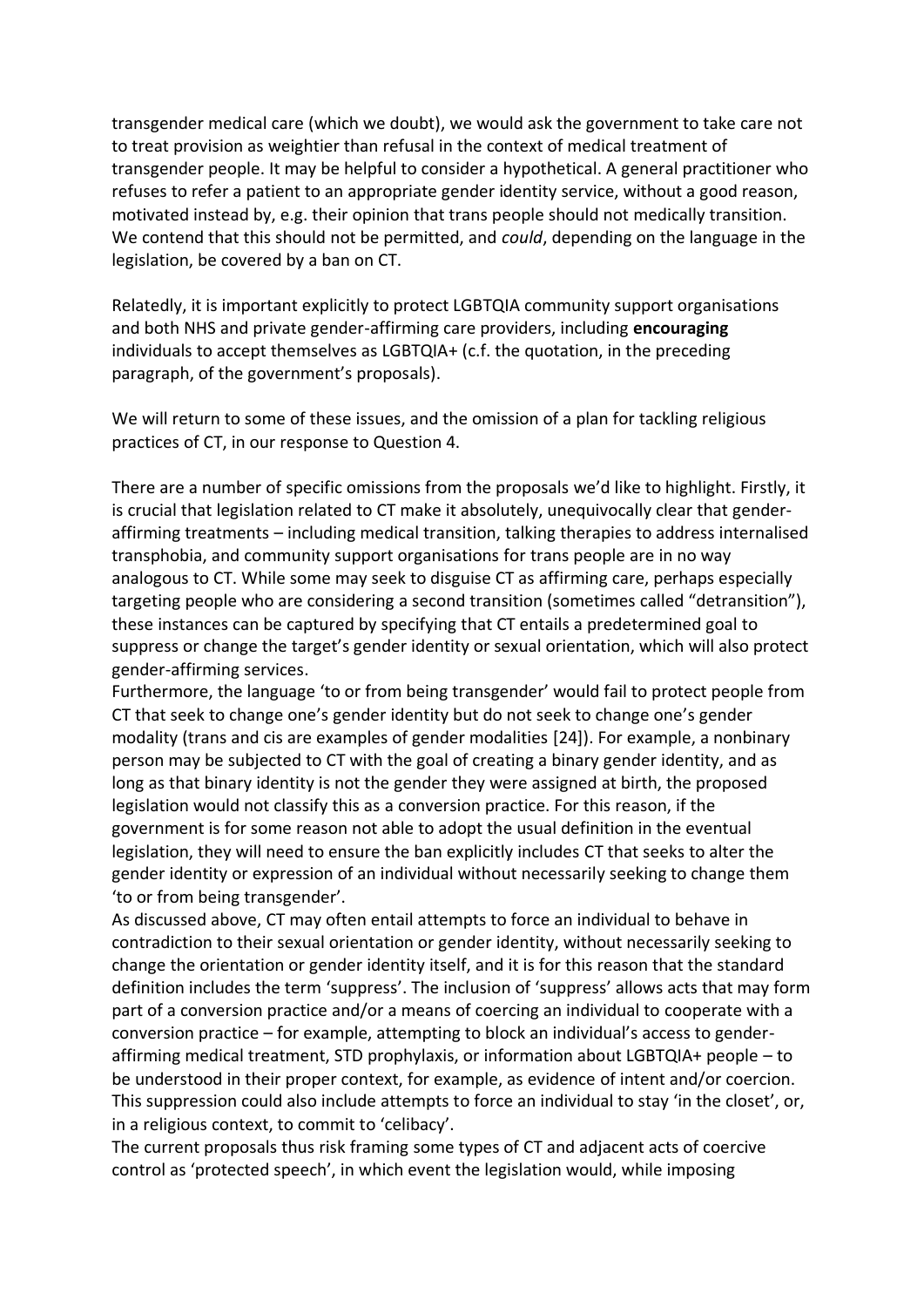sentencing uplifts for physical and sexual crimes forming part of CT, also entrench legal protection for the most abundant forms of the very practice it ostensibly seeks to end. Therefore, to ensure that legislation effectively addresses CT in religious contexts – which represents over half of all instances – it will be necessary to make clear that since the right to freedom from degrading treatment (which all forms of CT are) is absolute, and freedom of religion is not, religious freedom would not in and of itself a defence against charges of CT. As detailed in the Cooper Report [6], addressing a congregation (and not, e.g. naming an individual) is generally insufficiently targeted to constitute CT, even if the goals of CT are endorsed. However, if a target or group of targets of CT are taken aside for (or explicitly addressed with) any kind of interaction, be it prayer, counselling, or conversation, and that interaction meets the definition of CT (i.e. has a predetermined goal to suppress or change targets' sexual orientation or gender identity), that interaction should be included as a prohibited act of CT under the legislation. Furthermore, we have already described issues with permitting perpetrators of CT to claim the victim gave informed consent. In religious contexts, extreme threats can be levelled against someone to motivate them to consent to CT; whether abstract, such as eternal damnation, material, such as excommunication, or a mixture of both, these threats need to be recognised as coercion, especially if a loophole for 'informed consent' remains in the eventual legislation.

#### **Question 5**

The Government considers that Ofcom's Broadcasting Code already provides measures against the broadcast and promotion of conversion therapy. How far do you agree or disagree with this? Why do you think this?

#### **GIRES Response:**

Strongly disagree.

We disagree. Whilst Ofcom may in principle have the authority to sanction broadcast of CT or of promotion of CT, *were it to have sufficient grounds* to do so, *independent* of the character of the broadcast as (promoting) CT. However, the code does not contain any explicit reference to CT, so (broadcast equivalents of, or promotion of) many of the 'talking' forms of CT the proposals seek to ban would be likely to slip through the gaps between rules. Moreover, it is important that the definition of CT in legislation be written so that prohibiting CT already prohibits broadcast of CT, because otherwise victims will not have legal recourse against a broadcaster of CT. Furthermore, Ofcom generally will not consider complaints about BBC material without one first exhausting the BBC complaint process, which seems rather unreasonable *if* the complaint is about something as serious and potentially traumatising as broadcasting (promotion/) of CT. Ofcom also do not have the ability to actually stop broadcasts that break their rules: Ofcom have sanctioned Loveworld Limited five times in the last two years, each time for misinformation about the coronavirus pandemic. Even assuming Ofcom would take CT equally seriously as misinformation about the pandemic, this makes it clear that Ofcom alone will not be able to quash CT (/ promoting) broadcasts with the urgency required. Finally, Ofcom do not cover social media at all, so even if they were sufficient to prevent television and radio broadcasts of CT(/ promotion), to be effective at banning CT, the proposed legislation would still need to include specific prohibition of the use of social media to perform CT. This could be approached similarly to online harassment. This aspect has become especially important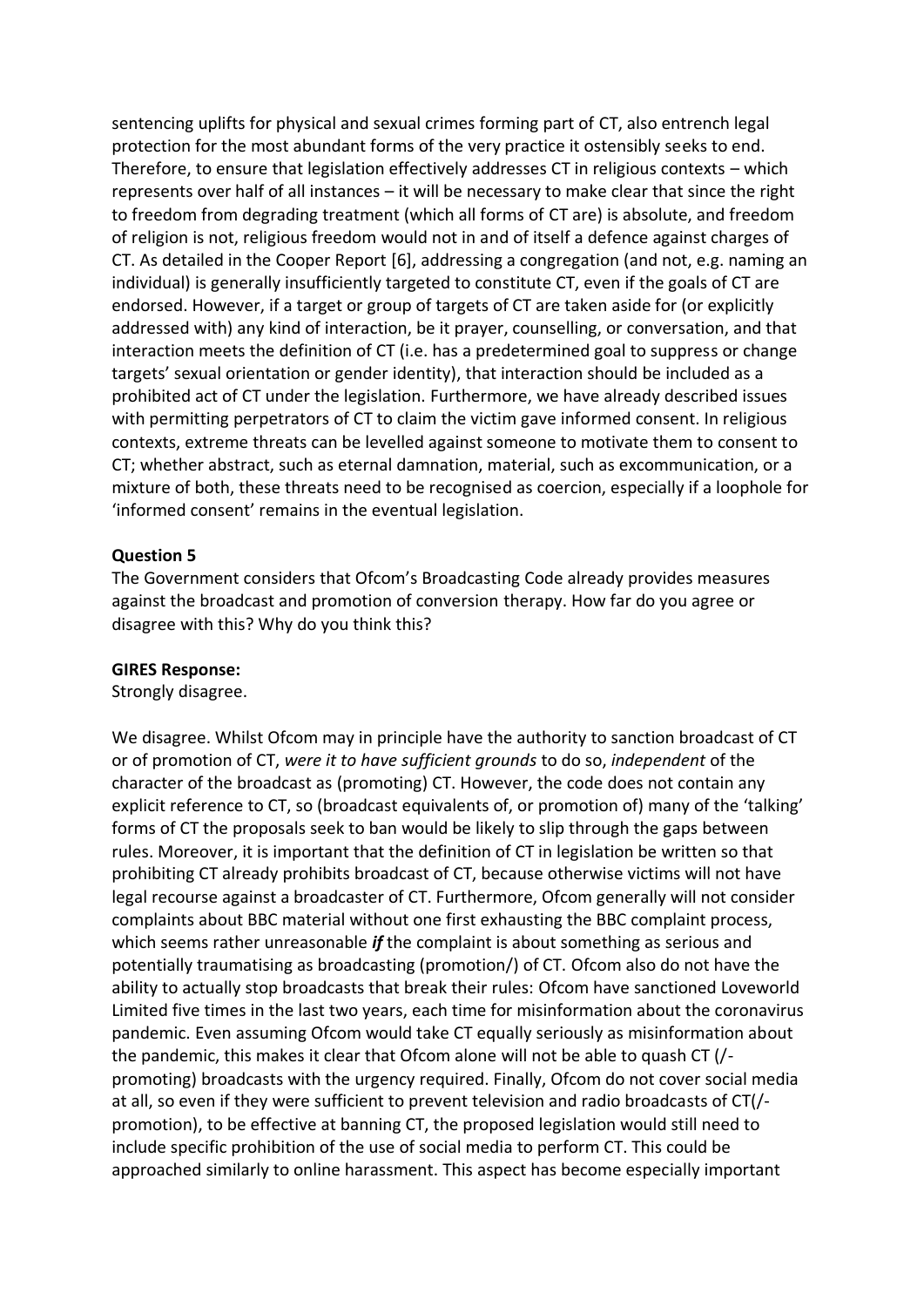with the increasing ubiquity of internet-based communication such as video-calling and social media during the coronavirus pandemic. Furthermore, in the next question we detail an example of a broadcast which may constitute and/or endorse or promote CT, which was not investigated by Ofcom despite numerous complaints [25].

# **Question 6**

Do you know of any examples of broadcasting that you consider to be endorsing or promoting conversion therapy? If yes, can you tell us what these examples are?

#### **GIRES Response:**

Yes.

Among numerous possible examples, the clearest is perhaps the BBC Documentary "Transgender Kids: Who Knows Best", which featured child and adolescent psychologist Dr Kenneth Zucker, whose treatment approach with transgender patients has been called 'conversion therapy' by former patients and colleagues – Dr Zucker himself even admits that he would work to "reduce their child's desire to be of the other gender" if parents expressed that wish [26,27]. The documentary, which ignores the existence of nonbinary and/or intersex people, argues that transgender children could probably be 'cured' – euphemistically phrased as 'learn to accept their sexed body' – by enforcing rigid gender stereotypes, particularly around play, for example by stopping the child from playing with friends who were not of the same (assigned) sex, or with toys usually associated with the "other" sex from that the child was assigned at birth (i.e. assigned-male children, most likely including feminine cisgender boys, and transgender girls, were not permitted to play with female friends or stereotypically 'feminine' toys). That he used such methods is a significant part of why Dr Zucker has been accused of practicing CT. The ineffective and harmful nature of CT methods was known at the time of the documentary, but this evidence was glossed over. In the interests of clarity, GIRES do not have an opinion on whether Dr Zucker ever practiced CT. We do believe, however, that the documentary describes methods that would constitute CT, and encourages viewers, likely including many parents, to wrongly believe that these methods could be used to convert a trans child to be cisgender.

We note that despite numerous complaints, Ofcom did not investigate nor take action against the BBC in relation to this broadcast [25].

# **Question 7**

The Government considers that the existing codes set out by the Advertising Standards Authority and the Committee of Advertising Practice already prohibits the advertisement of conversion therapy. How far do you agree or disagree with this?

#### **GIRES Response:**

Strongly Disagree.

# **Question 8**

Do you know of any examples of advertisements that you consider to be endorsing or promoting conversion therapy? If yes, can you tell us what these examples are?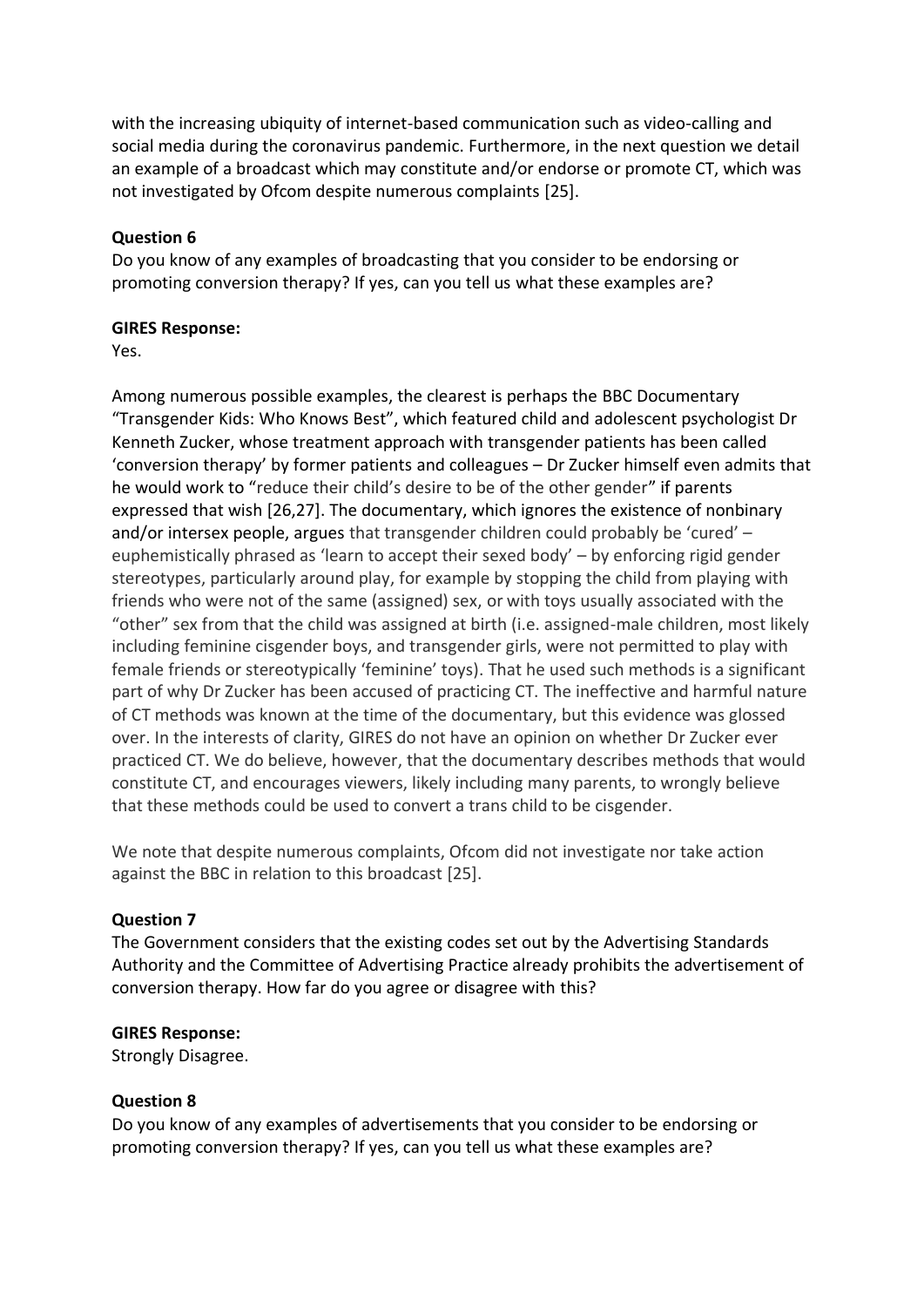#### **GIRES Response:**

PNTS

We disagree. Not only do the codes not contain any explicit references to CT (see answer to Q5 for why this is needed), but ASA/CAP do not have sufficient authority to enforce such prohibition adequately. Moreover, targeted online advertising could enable perpetrators to present their advertisements only to audiences who would be unlikely to recognise CT as harmful, which is also necessarily the 'market' to which CT might be sold.

We do not have specific examples available - perhaps in part because we are not in the demographic such (overt) advertising would target.

# **Question 9**

The consultation document describes proposals to introduce conversion therapy protection orders to tackle a gap in provision for victims of the practice. To what extent do you agree or disagree that there is a gap in the provision for victims of conversion therapy?

# **GIRES Response:**

Strongly Agree

# **Question 10**

To what extent do you agree or disagree with our proposals for addressing this gap we have identified? Why do you think this?

# **GIRES Response:**

# Somewhat Agree

We agree that there is a gap. Protection orders can be used to prevent someone from being removed from the country for purposes of FGM or forced marriage. Similar protection against being taken abroad for CT will be needed.

We note that the government has not proposed new offences for aiding and abetting CT. To ensure that protection orders are effective in preventing people being taken abroad to be subjected to CT outside UK jurisdiction, such offences will be needed, likewise in line with FGM and forced marriage, for persons who aid or abet in removing someone from the UK to subject them to CT.

# **Question 11**

Charity trustees are the people who are responsible for governing a charity and directing how it is managed and run. The consultation document describes proposals whereby anyone found guilty of carrying out conversion therapy will have the case against them for being disqualified from serving as a trustee at any charity strengthened. To what extent do you agree or disagree with this approach? Why do you think this?

# **GIRES Response:**

Strongly Agree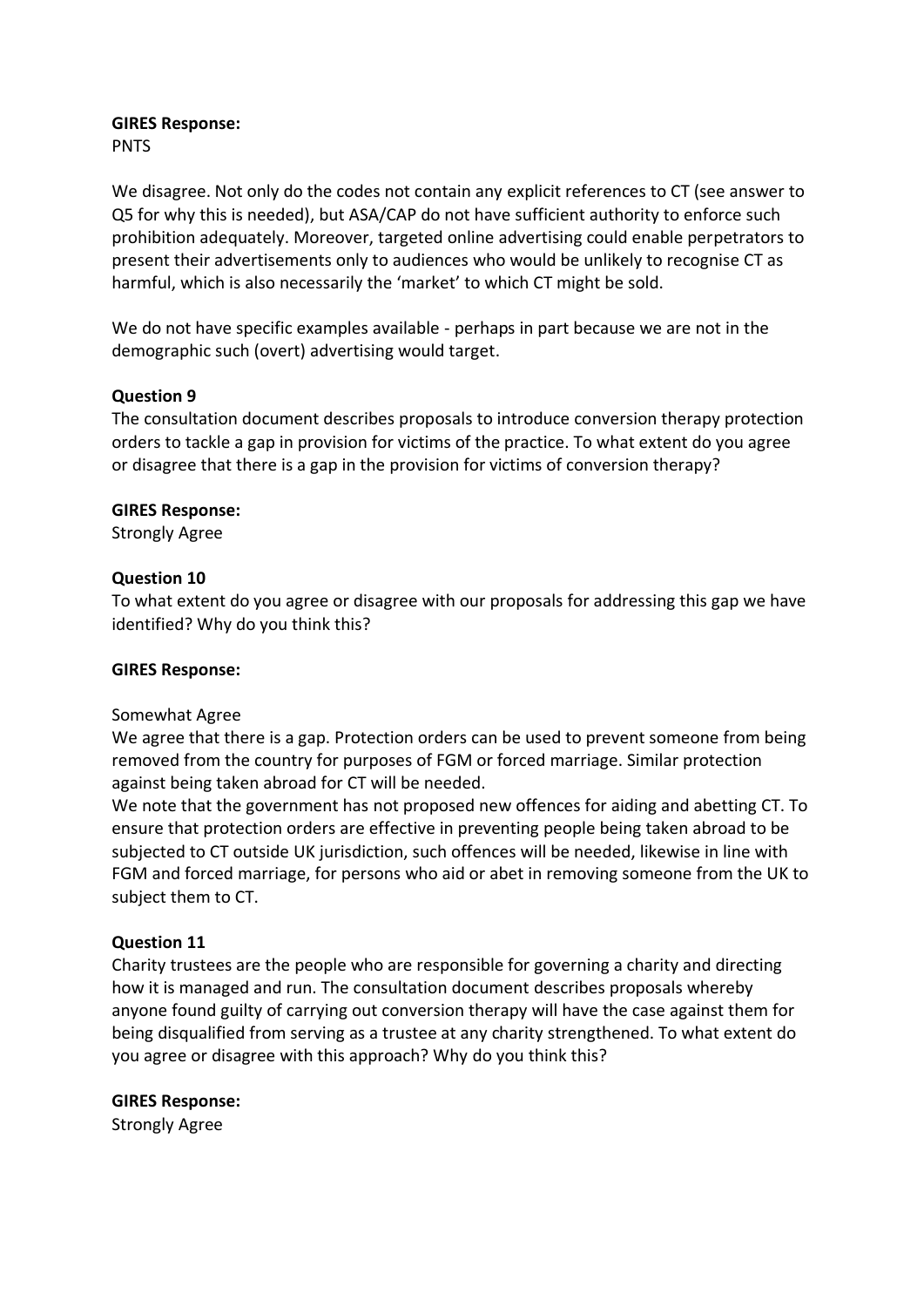We agree. Charity Trustees occupy a position of significant public trust and this proposal would reduce the ability of CT proponents to abuse the trustee role to inflict or promote CT, or to use charitable status as a cover for an organisation whose true goals are to inflict or promote CT.

#### **Question 12**

To what extent do you agree or disagree that the following organisations are providing adequate action against people who might already be carrying out conversion therapy? Why do you think this?

#### **GIRES Response:**

Police: Strongly disagree Crown Prosecution Service: Strongly disagree OTHER statutory service: Strongly disagree

We disagree. Even considering the absence of a specific legislative ban, there is much more these organsiations could do to address CT. First and foremost, there is a need for staff in these organisations to be sufficiently informed on LGBTQIA+ issues, including but not limited to CT, to enable them to recognise when CT is occurring. This also means recognising that CT is harmful and coercive, regardless of the mode of delivery, and even if the CT is entirely 'talking CT', and the CT itself is the only deviation from an otherwise supportive and loving environment.

### **Question 13**

To what extent do you agree or disagree that the following organisations are providing adequate support for victims of conversion therapy? Why do you think this?

#### **GIRES Response:**

Police: Strongly disagree Crown Prosecution Service: Strongly disagree OTHER statutory service: Strongly disagree

As above, the problem remains that without formal frameworks, professionals are left to rely on their own judgement, and given the relatively recent, and far from universal, recognition in UK culture that CT is a form of abuse and does lasting harm, may mistake CT for mere 'disagreement', for example. A very substantial amount of training will need to be rolled out to staff in these services to ensure that they're able to deliver the protection the proposed legislation seeks to offer people at risk of CT.

# **Question 14**

Do you think that these services can do more to support victims of conversion therapy? If yes, what more do you think they could do?

#### **GIRES Response:**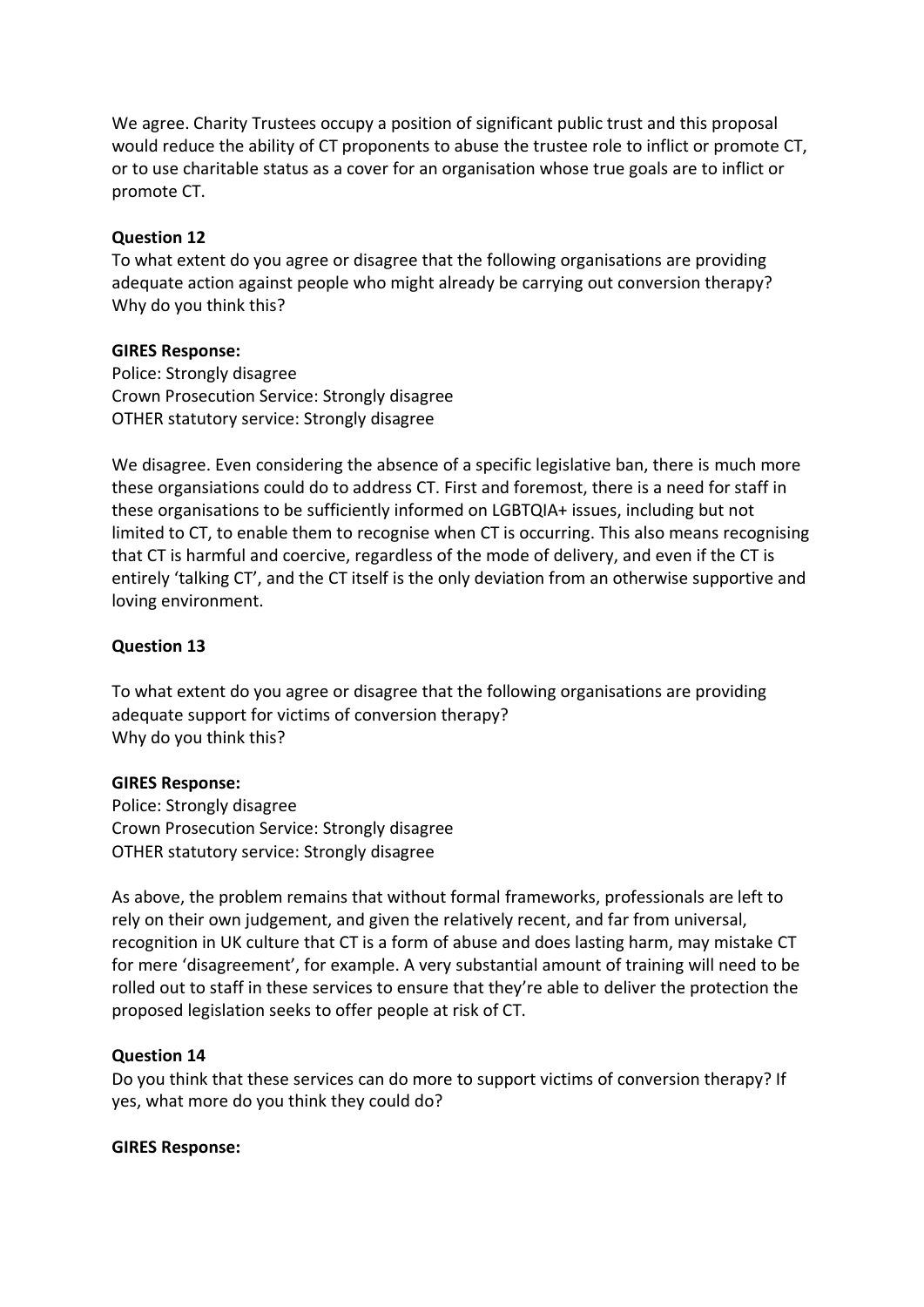CT that occurs in the home may leave victims with a choice between continued CT abuse and becoming unhoused. Therefore emergency housing provision, in line with that provided in cases of (other forms of) domestic abuse, will be needed.

CT should be incorporated under the national safeguarding requirements framework.

Reporting routes that do not require police contact, since many LGBTQIA+ people are unwilling to report crimes to police.

# **References**

- 1 Turban JL, Beckwith N, Reisner SL, *et al.* Association Between Recalled Exposure to Gender Identity Conversion Efforts and Psychological Distress and Suicide Attempts Among Transgender Adults. *JAMA Psychiatry* 2019;**02478**:1. doi:10.1001/jamapsychiatry.2019.2285
- 2 Ryan C, Toomey RB, Diaz RM, *et al.* Parent-Initiated Sexual Orientation Change Efforts With LGBT Adolescents: Implications for Young Adult Mental Health and Adjustment. *https://doi.org/101080/0091836920181538407* 2018;**67**:159–73. doi:10.1080/00918369.2018.1538407
- 3 Przeworski A, Peterson E, Piedra A. A systematic review of the efficacy, harmful effects, and ethical issues related to sexual orientation change efforts. *Clin Psychol Sci Pract* Published Online First: 2020. doi:10.1111/CPSP.12377
- 4 Hatzenbuehler ML, Pachankis JE. Stigma and Minority Stress as Social Determinants of Health Among Lesbian, Gay, Bisexual, and Transgender Youth: Research Evidence and Clinical Implications. *Pediatr Clin North Am* 2016;**63**:985–97. doi:10.1016/J.PCL.2016.07.003
- 5 Trispiotis I, Purshouse C. 'Conversion Therapy' As Degrading Treatment. *Oxf J Leg Stud* 2021;**00**:1–29. doi:10.1093/ojls/gqab024
- 6 The Ban 'Conversion Therapy' Legal Forum. The Cooper Report: Recommendations on Legislating Effectively for A Ban on Conversion Practices. 2021. https://www.ozanne.foundation/cooper\_report/
- 7 Walker J, Phillips K. Legislative Summary of Bill C-6: An Act to amend the Criminal Code (conversion therapy). Libr. Parliam. Res. Publ. https://lop.parl.ca/sites/PublicWebsite/default/en\_CA/ResearchPublications/Legislati veSummaries/432C6E (accessed 2 Dec 2021).
- 8 Memorandum of Understanding on Conversion Therapy in the UK. *Version 2, Revis A* Published Online First: 2017.https://www.bps.org.uk/sites/www.bps.org.uk/files/Policy/Policy - Files/Memorandum of Understanding on Conversion Therapy in the UK.pdf (accessed 2 Dec 2021).
- 9 Jowett A, Brady G, Goodman S, *et al.* Conversion therapy: an evidence assessment and qualitative study - GOV.UK. 2021. https://www.gov.uk/government/publications/conversion-therapy-an-evidenceassessment-and-qualitative-study/conversion-therapy-an-evidence-assessment-andqualitative-study (accessed 18 Nov 2021).
- 10 Heesewijk JO Van, Dreijerink KMA, Wiepjes CM, *et al.* Long-Term Gender-Affirming Hormone Therapy and Cognitive Functioning in Older Transgender Women Compared With Cisgender Women and Men. *AJO-DO Clin Companion* 2021;**18**:1434–43.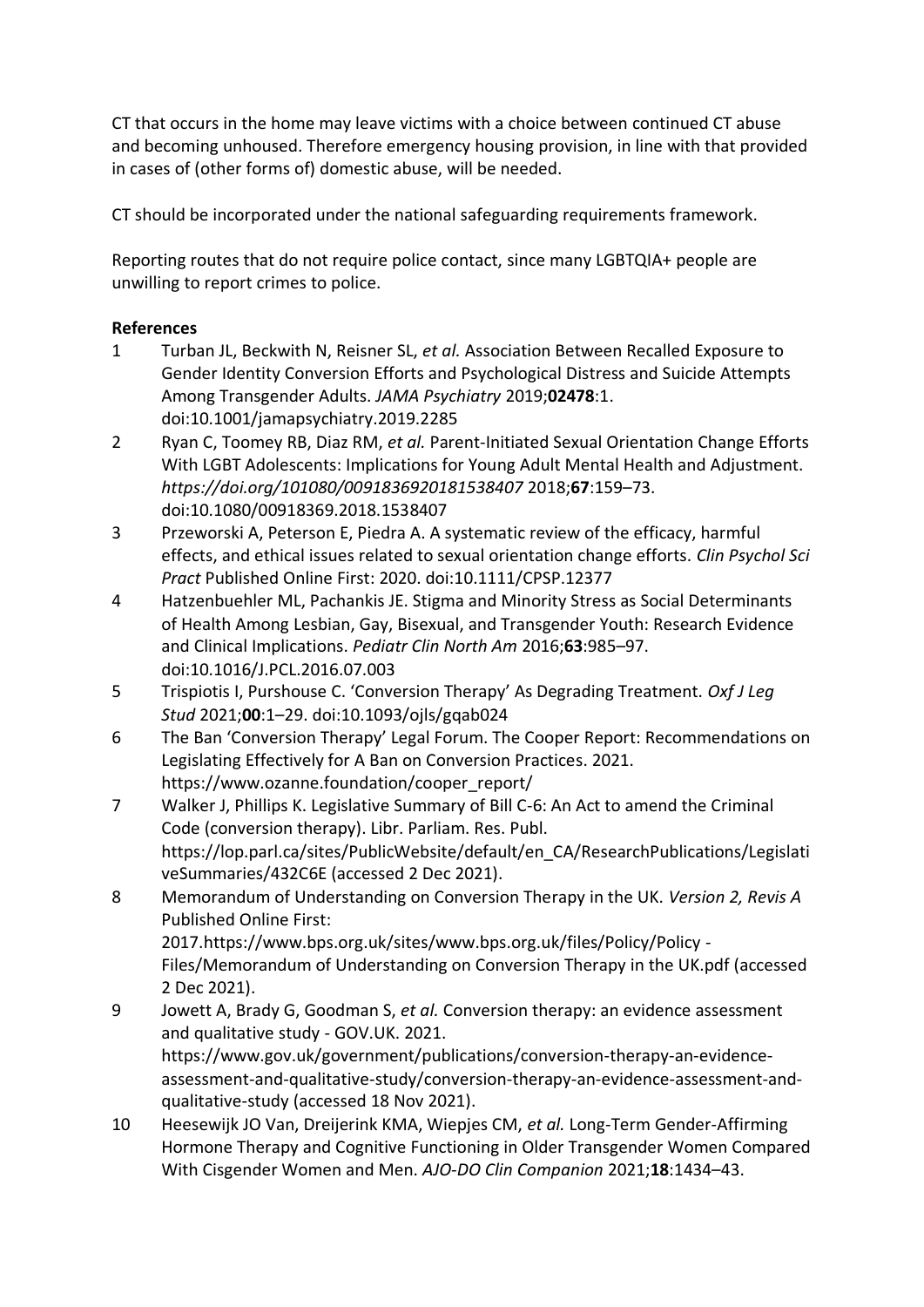doi:10.1016/j.jsxm.2021.05.013

- 11 Tangpricha V, den Heijer M. Oestrogen and anti-androgen therapy for transgender women. Lancet Diabetes Endocrinol. 2017;**5**. doi:10.1016/S2213-8587(16)30319-9
- 12 Gorin-Lazard A, Baumstarck K, Boyer L, *et al.* Hormonal therapy is associated with better self-esteem, mood, and quality of life in transsexuals. *J Nerv Ment Dis* 2013;**201**:996–1000. doi:10.1097/NMD.0000000000000046
- 13 Dhejne C, Lichtenstein P, Boman M, *et al.* Long-Term Follow-Up of Transsexual Persons Undergoing Sex Reassignment Surgery: Cohort Study in Sweden. *PLoS One* 2011;**6**:e16885. doi:10.1371/journal.pone.0016885
- 14 United Nations Human Rights Council. Practices of so-called "conversion therapy" Report of the Independent Expert on protection against violence and discrimination based on sexual orientation and gender identity. 2020. https://documents-ddsny.un.org/doc/UNDOC/GEN/G20/108/68/pdf/G2010868.pdf?OpenElement (accessed 15 Jun 2020).
- 15 Davies S, McIntyre S, Richards C, *et al.* Rates of detransition and regret in an nhs gender identity clinic. In: *3rd biennal EPATH Conference: Inside Matters. On Law, Ethics and Religion*. 2019. 118.
- 16 Dhejne C, Öberg K, Arver S, *et al.* An Analysis of All Applications for Sex Reassignment Surgery in Sweden, 1960–2010: Prevalence, Incidence, and Regrets. *Arch Sex Behav* 2014;**43**:1535–45. doi:10.1007/s10508-014-0300-8
- 17 Turban JL, Keuroghlian AS. Dynamic Gender Presentations: Understanding Transition and "De-Transition" Among Transgender Youth. J. Am. Acad. Child Adolesc. Psychiatry. 2018;**57**:451–3. doi:10.1016/j.jaac.2018.03.016
- 18 Ashley F. Supporting transitioning trans people is not conversion therapy. It is the right thing to do. . *Artic* 2018.https://www.thearticle.com/supporting-transitioningtrans-people-is-not-conversion-therapy-it-is-the-right-thing-to-do/ (accessed 2 Dec 2021).
- 19 Auer MK, Fuss J, Höhne N, *et al.* Transgender Transitioning and Change of Self-Reported Sexual Orientation. *PLoS One* 2014;**9**:110016. doi:10.1371/JOURNAL.PONE.0110016
- 20 Ashley F. Homophobia, conversion therapy, and care models for trans youth: defending the gender-affirmative approach. *https://doi.org/101080/1936165320191665610* 2019;:1–23. doi:10.1080/19361653.2019.1665610
- 21 Walsh RJ. A blow to the rights of transgender children | The Psychologist. *Psychologist* Published Online First: 2020.https://thepsychologist.bps.org.uk/blowrights-transgender-children (accessed 27 Nov 2021).
- 22 Ashley F. Gatekeeping hormone replacement therapy for transgender patients is dehumanising. *J Med Ethics* 2019;**45**:480–2. doi:10.1136/medethics-2018-105293
- 23 Ashley F. Watchful Waiting Doesn't Mean No Puberty Blockers, and Moving Beyond Watchful Waiting. *Am J Bioeth* 2019;**19**:W3–4. doi:10.1080/15265161.2019.1599466
- 24 Ashley F. "Trans" is my gender modality: a modest terminological proposal. In: Erickson-Schroth L, ed. *Trans Bodies, Trans Selves*. Oxford University Press 2021.
- 25 Ofcom. Broadcast and On Demand Bulletin Issue 322. 2017. https://webarchive.nationalarchives.gov.uk/ukgwa/20180103174427/https://www.o fcom.org.uk/\_\_data/assets/pdf\_file/0032/97259/Issue-322-of-Ofcoms-Broadcastand-On-Demand-Bulletin.pdf (accessed 3 Dec 2021).